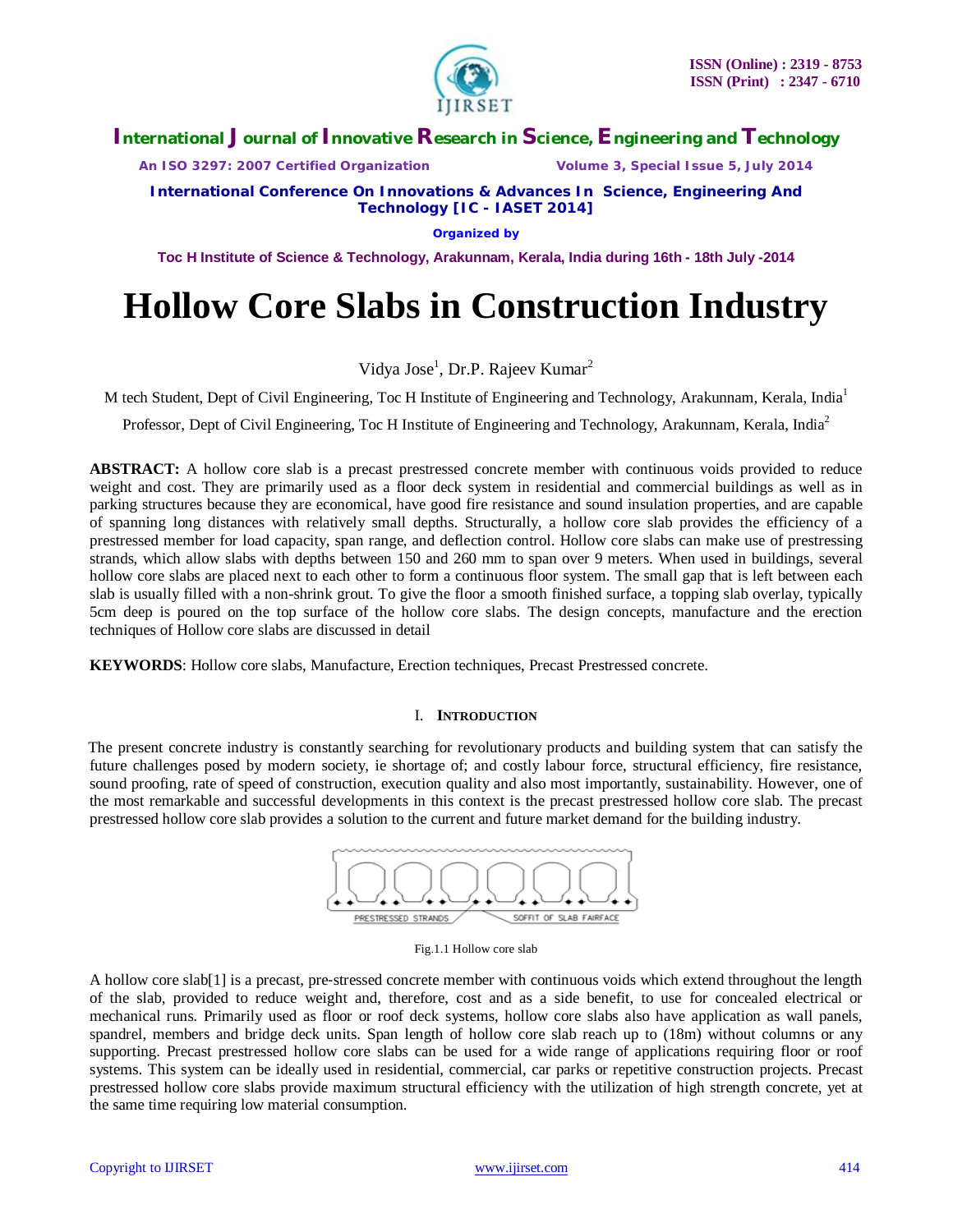

*An ISO 3297: 2007 Certified Organization Volume 3, Special Issue 5, July 2014*

# **International Conference On Innovations & Advances In Science, Engineering And Technology [IC - IASET 2014]**

#### **Organized by**

**Toc H Institute of Science & Technology, Arakunnam, Kerala, India during 16th - 18th July -2014**

# **II TECHNICAL DETAILS**

# *A. Materials for Hollow Core Slabs*

The concrete mix components (cement, aggregate and water) are used in producing hollow core slabs. A low slump mix having water cement ratio about 0.3 is used. The maximum aggregate size is 12 mm. Aggregates should be inert and properly graded. Aggregates containing organic or such deleterious substances like sulphates or salts should be rejected. Porous and expansive aggregates should not be used. Light weight aggregates are occasionally used to reduce the weight of the sections and to achieve a significant reduction in required equivalent thickness. Strands used in hollow core slabs are 7 wired low relaxation strands of diameters 5mm, 9.3mm and 12.7mm. The philosophy of strand use varies from using many strand sizes to optimize cost for a given project to using only one or two strand sizes for simplicity of inventory and production. Keyway grouts are normally a cement and sand mortar in proportions of 1:3. The mix should be as wet as it ensure easy filling.

#### *B. Machines and Equipments*

The machines and equipments used for the production of HCS are:-

# Casting Machine Extruder

The machine is capable to cast slabs of different thickness started from 15 to 40 cm. The width is Standard (120 cm) and the length is to be cut according to the span required. Compressive strength of the concrete is up to 90 Mpa. The core is hollow along the slab with void percentage ratio up to 50%.

# Prestressing Device

Prestressing devices are of two types. Either all of the strands of one bed are tensioned simultaneously, or else tensioning can be done using a single wire stressing jack. A single wire stressing jack consists of a motor pump and stressing jack. It is a single wire hydraulic pre‐stressing pump. This method is reliable, secure and safe. Also it is very fast, precise and accurate. Pre‐stressing capacity is up to 400 bars.

# Standard Concrete Saw

It has a fully hydraulically operated saw blade and travelling control. The cutting capacity is up to 40 cm depth Easy and quick handling.

# Bed Cleaner Machine

It has a fully hydraulically operated control, powerful vacuum system for dry bed cleaning, easy and quick handling. Computerized Mix Plant

The mix plant is controlled and operated by a computer system. It is supplied with water content sensor to control the mix.

# *C. Structural toppings*

Structural toppings can be applied to concrete of a specified thickness. This topping must be continuous from support to support and can distribute loads, add strength, and improve the floor system's fire rating.. The topping thickness most commonly used has been 65 mm. The thickness should be at least 50 mm. The hollow core slab and the topping will act as a composite slab and the moment capacity of the hollow core slabs can be enhanced. Typical topping reinforcement is A142 mesh over the body of the floor, and starters from the perimeter supports and all supports where the floor does not continue both sides of the support, and normally, but not always, saddle bars over all internal supports.

# *D. Diaphragm action*

The diaphragm action of hollow core slab is realized through a good joint design to transfer of horizontal forces to the main structure system. The peripheral reinforcement plays a determinate role not only to cope with the tensile forces of the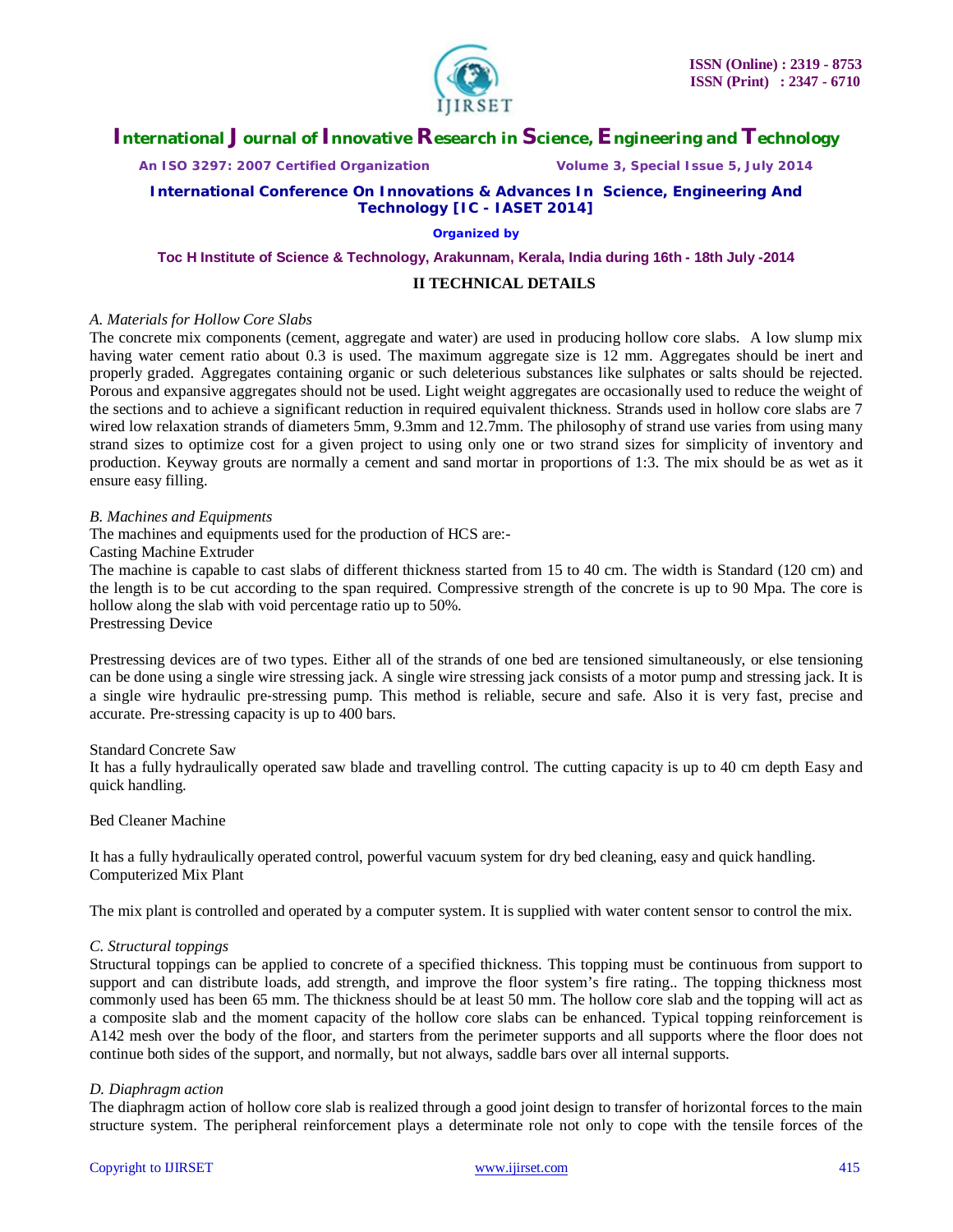

*An ISO 3297: 2007 Certified Organization Volume 3, Special Issue 5, July 2014*

**International Conference On Innovations & Advances In Science, Engineering And Technology [IC - IASET 2014]**

#### **Organized by**

# **Toc H Institute of Science & Technology, Arakunnam, Kerala, India during 16th - 18th July -2014**

diaphragm action but also to prevent the relative horizontal displacement of the hollow core units, so that the longitudinal joints can take up shear forces.

# *E. Openings*

Small holes may be formed at the centre of the longitudinal voids. Holes are normally made in the fresh concrete during the production process. The edges of the opening are rough.

#### *F. Duct work*

The spaces within hollow core slabs may be utilized for distribution ducts for heating, air conditions or exhaust systems. Field installed devices generally offer the best economy and ensure placement in the exact locations where the connection devices will be required.

# *G. Typical connection details*



Fig.2.1 Typical fixing detail at drop beams Fig.2.2 Typical fixing detail at drop beams when both side is Hollow core slab



# *A. Principles of Product forming Systems*

Two basic manufacturing methods currently in use for the production of hollow core slabs are:- Extrusion

In extrusion system a very low slump concrete is forced through the machine. The cores are formed with augers or tubes with the concrete being compacted around the cores. Extrusion is known for the high compaction capabilities and excellent structural capacity of the hollow core slab[1]. One of the advantages in the modern extrusion is the silent and automatic operation. The key to an optimum compaction on dry cast is the frequency of vibration since the absence of water makes it more difficult for the concrete particles to flow. Some of the Extruders manufactured today do not use the high frequency vibrators, instead they operate based on pressing extrusion screws, which usually requires more water to achieve the same level of compaction than the Hollow Core Extruders based on high frequency of vibration. Slip form

This system uses a higher slump concrete. Sides are formed either with stationary, fixed forms or with forms attached to the machine with the sides being slip formed. This is a relatively simple principle where concrete is flowing on to the product in two to three phases (layers) each phase is compacted typically by vibrators. The Slip form system is used mainly for shallower hollow core cross sections and various other cross sections like inverted T-beams. However, there are slip formers, which can form 700mm hollow core sections. The production speed for each of the system varies depending on raw materials, depth of products and machine types being used. The speed ranges between 1 to 3 meters/min. Hollow core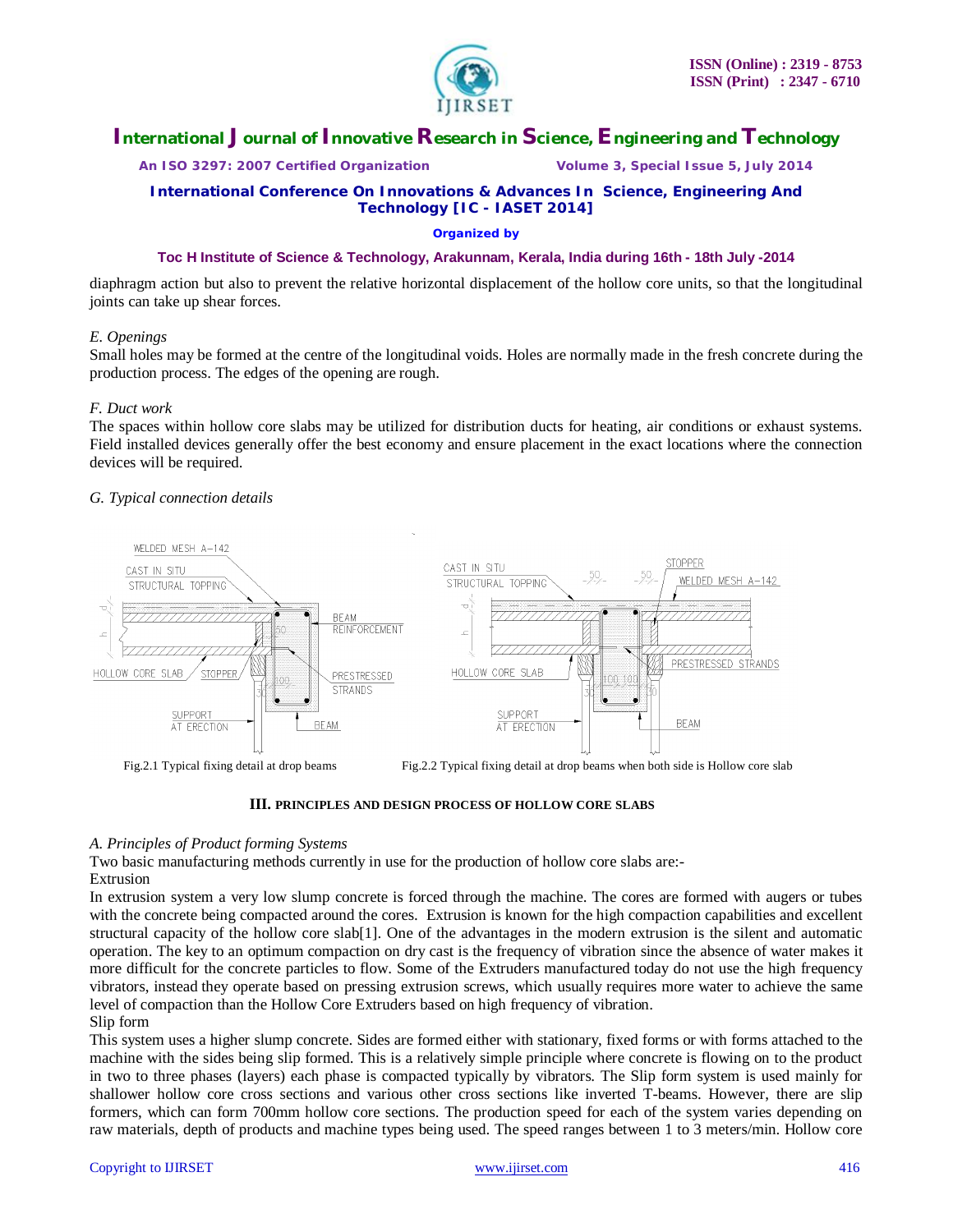

*An ISO 3297: 2007 Certified Organization Volume 3, Special Issue 5, July 2014*

# **International Conference On Innovations & Advances In Science, Engineering And Technology [IC - IASET 2014]**

# **Organized by**

# **Toc H Institute of Science & Technology, Arakunnam, Kerala, India during 16th - 18th July -2014**

slabs can be manufactured in different thicknesses such as150mm, 200m, 240mm, 265mm, 280mm,300mm,320mm,350mm,400mm etc as required.

# *B. Design process of Hollow Core Slabs*

The design process for a hollow-core floor system should typically involve the following specifications:

- a. General structural arrangement including the assumed self weight of the floor and any significant floor penetrations.
- b. All other permanent actions including partition loads and potentially removable loads.
- c. All design imposed actions on the floor including uniformly distributed live loads and point loads.
- d. Intended floor support arrangements including any special requirements for plastic hinge regions.
- e. Earthquake induced support displacements and rotations.
- f. Vertical seismic loads (accelerations).
- g. Floor diaphragm requirements.
- h. Extent of any expected beam elongations resulting from inelastic behaviour in the support beams.
- i. Tolerance requirements.
- j. Any other requirements, such as minimum concrete strengths, propping restrictions fire rating, durability, specifically required details, etc.

The design of hollow core slabs is governed by the American concrete Institute (318-95) Building Code Requirements for structural concrete. As with prestressed concrete members in general, hollow core slabs are checked for prestress transfer stresses, handling stresses, service load stresses, deflections and design (ultimate) strength in shear and bending.

# *C. Camber and Deflection*

Camber [2]is the upward deflection of a prestressed member and results from the prestressing force being eccentric from the centre of gravity of the cross-section. Since both prestressing force and eccentricity are established by the required design load and span length, camber is a result of the design rather than a design parameter. Deflections are also affected by the amount of prestressing only because prestressing establishes the load at which a member will crack.

Net camber can be calculated as:

Camber =  $\text{Pe}\ell^2$  -  $5w\ell^4$ 8EI 384EI

where,

 $P =$  Effective force in prestressing steel after all losses (KN)

e = Distance from neutral axis to centroid of prestressed reinforcement (m)

 $\ell$  = Span length (m)

 $w =$  Uniformly distributed load (KN/m)

 $I = Cross-sectional$  moment of inertia (mm<sup>4</sup>)

 $E=$  Modulus of elasticity of concrete  $(N/mm^2)$ 

Precast/Prestressed Concrete Institute (PCI) deals with Hollow core slab as simply supported beam:-

Therefore,

Max deflection =  $5 \text{wl}^4$  = 0.01302  $\text{wl}^4$ 384EI

Max moment =  $\text{w1}^2$  = 0.125wl<sup>2</sup>, Max shear =  $\text{w1}$  = 0.5wl 8 2

# **IV. MANUFACTURE, TRANSPORTATION AND ERECTION PROCEDURE**

# *A. Manufacture/Production cycle*

- 1. Cleaning and oiling of the bed
- 2. Strand pulling and tensioning of strands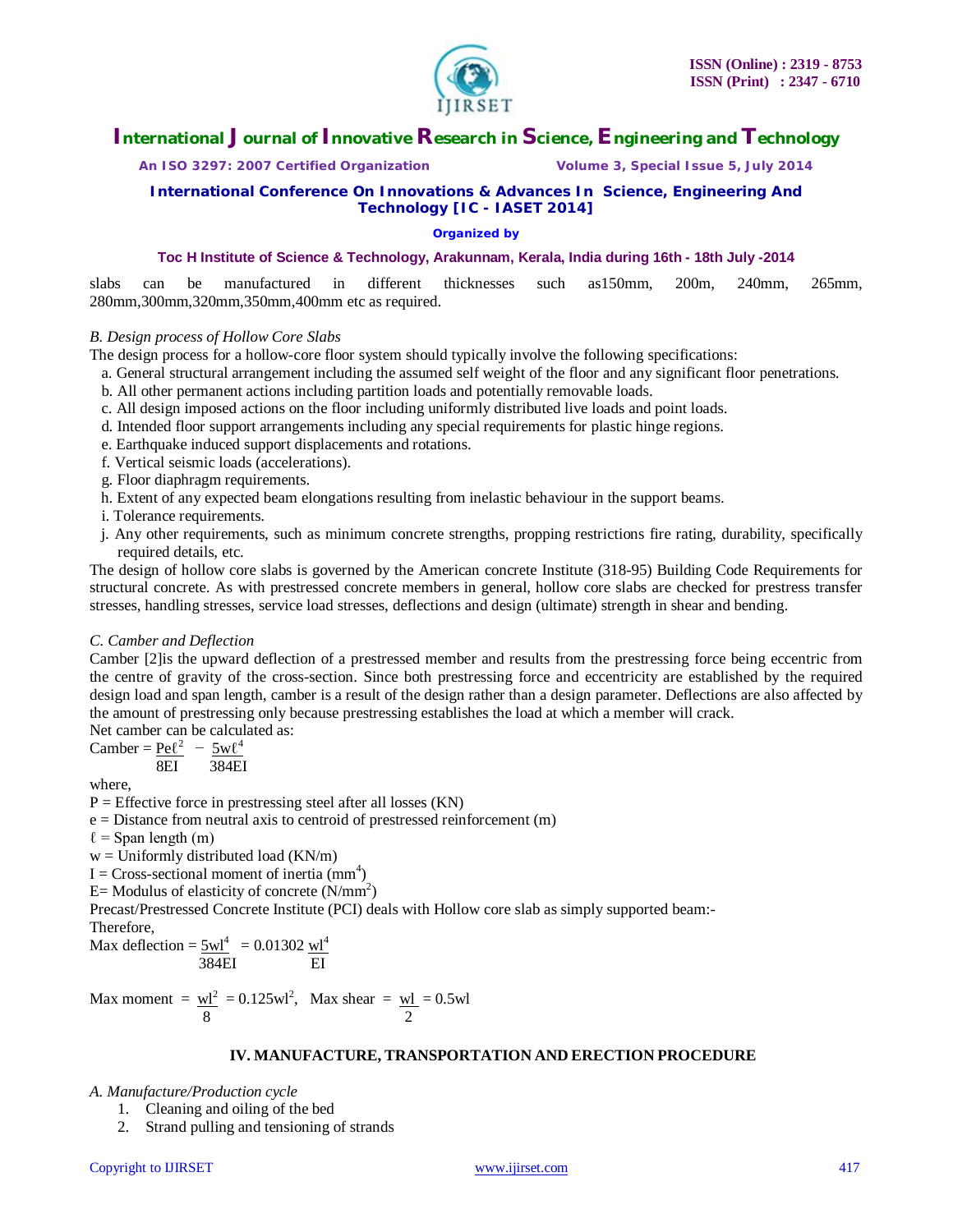

*An ISO 3297: 2007 Certified Organization Volume 3, Special Issue 5, July 2014*

**International Conference On Innovations & Advances In Science, Engineering And Technology [IC - IASET 2014]**

# **Organized by**

# **Toc H Institute of Science & Technology, Arakunnam, Kerala, India during 16th - 18th July -2014**

- 3. Lifting the extruder on the bed
- 4. Concrete mixing and transportation
- 5. Concrete dosing to extruder
- 6. Extruding
- 7. Making openings
- 8. Covering and curing of slab
- 9. Cutting of slab
- 10. Drilling of drainage holes
- 11. Transportation to storage
- 12. Handling of slabs in storage
- 13. Transportation to site.

# *B. Transportation of Hollow Core Slabs to site*

Transportation of precast elements should be planned according to the general erection sequence to minimize unnecessary site storage and handling. Where possible it is desirable to transport the precast elements in a manner which they can be lifted directly for erection or storage without much change in orientation and sequence.

# *C. Storage and erection of Hollow Core Slabs*

The storage area provided in the yard and job site should be adequate to permit easy access and handling of the precast elements. Appropriate stacking method should be used to store the precast concrete elements to prevent any undue stresses and damages. Horizontal precast concrete elements can be stacked and supported separately using strips of woods or battens across the full width of the designated bearing points. Precast walls and facade panels are usually stored in vertical position supporting their own weight using racks with stabilizing wall.

An installation plan shall be prepared well in advance and agree on the order of the delivery of the slabs. Select a lifting device that is suitable for the site conditions and the weight of the hollow core slabs. Compare each slab with the plan. Inspect the slab levels in the level drawings, the supports for the installation phase, the lifting necks, the number of strands, the location of deep-plugs and the slippage of the strand. Mark the location of the slabs and set installation shims or a neoprene bearing strip in place. Inspect the length of the bearing surface, level and location of the installation shims at the web of the slab. Assemble the temporary supports for the work phase according to the plan, prior to the installation of the slabs. The hollow core slabs are installed by using a spreader beam and lifting clamps. A slab that is shorter than three meters can be lifted with long lifting chains without a spreader beam. The angle between the legs of the lifting chains must be less than 60 degrees. Level out differences in the slab camber according to the plan, by using supports, adjuster bolts or installation shims. Reinforce the joints and install an electrical conduit according to the plan. Carry out the joint grouting and seal it. Carry out protection and curing according to the conditions. Inspect and open drainage holes after joint grouting. The following are the Advantages  $& Disadvantages[1]$ 

# *Advantages*

- Factory cast in controlled conditions
- High strength compared to conventional reinforced concrete
- Durable crack free
- High load capacity
- Long spans
- Minimum formwork/props
- Immediate and solid work deck after grouting
- All weather construction
- Delivered for immediate erection on site
- Excellent fire resistance with ratings up to 3 hours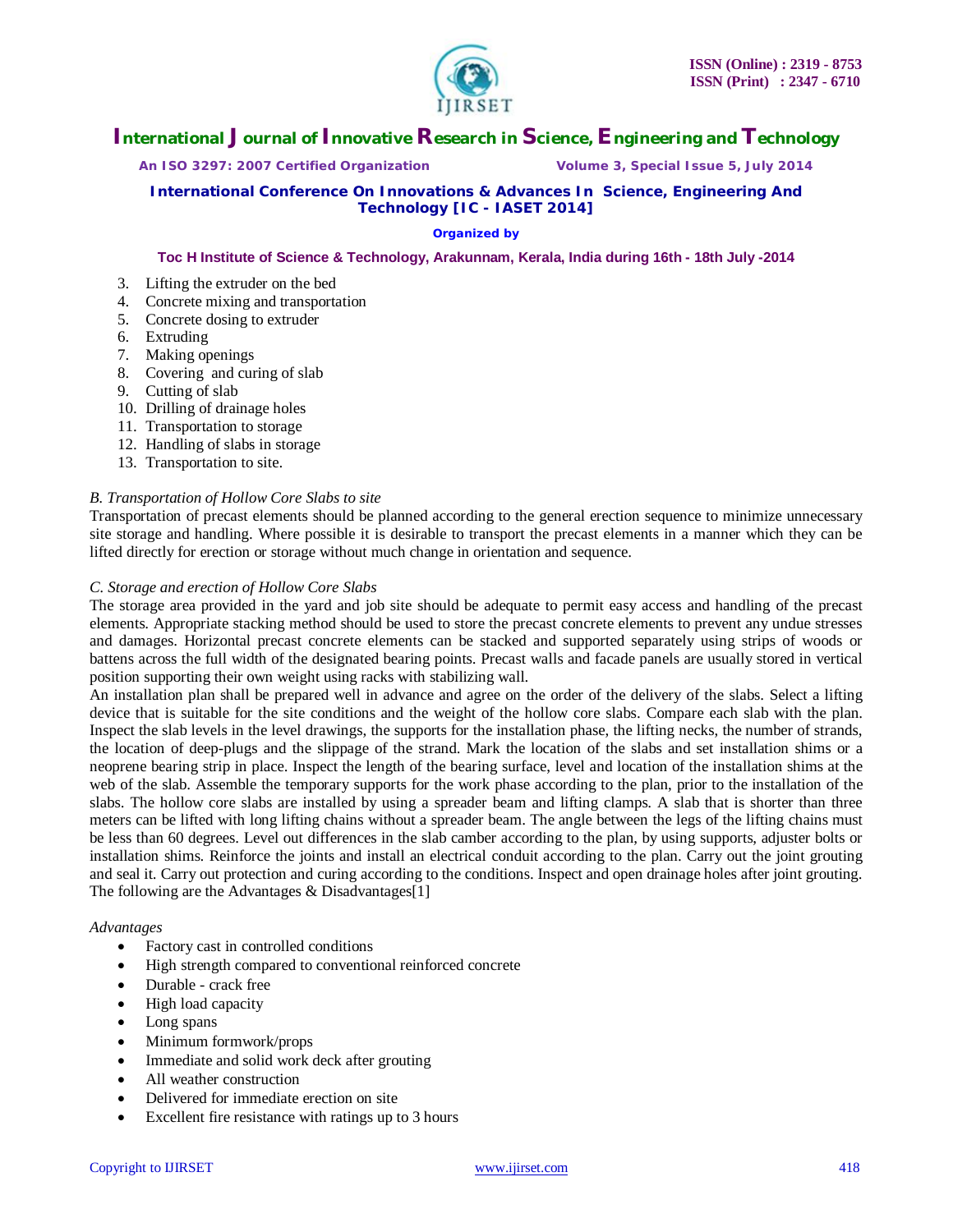

*An ISO 3297: 2007 Certified Organization Volume 3, Special Issue 5, July 2014*

**International Conference On Innovations & Advances In Science, Engineering And Technology [IC - IASET 2014]**

# **Organized by**

**Toc H Institute of Science & Technology, Arakunnam, Kerala, India during 16th - 18th July -2014**

- Prefinished ceilings
- Superior sound and thermal insulation factor
- Efficient lightweight cross-sections
- Extremely cost-effective
- Can apply floor coverings with minimal preparation
- Low maintenance-resists moisture and humidity
- Reduced on-site labour

 $\bullet$ 

# *Disadvantages*

- Does not incorporate well into a timber framed house.
- Only small openings can be made (10 inches or less) in the hollow core slabs at erection sites. All other openings must be shown on the approved shop drawings and cut at the factory.
- Limited building design flexibility.

# *Alternate Applications*

Ware house walls

Some hollow core slab systems can also provide slabs to be used as walls. The hollow core wall panels are prestressed with two layers of strands for accommodating handling, structural loadings and bowing considerations. A variety of architectural finishes are available with hollow core wall panels.

Security Walls

Hollow core slabs can be used as security wall panels. Speed of erection and strength are two of the major advantages to take into consideration for this type of walls.

# Retaining Walls

When used as retaining walls, the panels are generally two storeys high  $(6-7m)$  and 250mm deep.

Unlike floor slabs, which are cast with prestressed steel cables at the bottom to form a positive camber, wall panels must be straight as possible and are therefore cast with cables at both the top and bottom of the slab, and then evenly stressed. Wall panels are delivered on site with ready-made holes to facilitate lifting into position.

# **V. CONCLUSION**

Designing for sustainable development not only involves using recyclable building materials and reducing energy consumption while building, but it also implies better use of available building materials, production systems with less environmental burden, products with higher performances, design systems in line with new demands for flexibility and adaptability to future needs. Hollow core slabs enable a very efficient industrialized production. By ensuring that the slabs are produced under a strict quality assurance program and that these are safely transported, erected on site and that proper detailing is ensured, a semi-monolithic structure is achieved with improved performance of the structural system with respect to fire resistance, safety against progressive collapse and transfer of horizontal loads. Hollow core slabs are used for a variety of applications in low and high-rise commercial residential and industrial buildings. It provides an answer to most of the present market demands and challenges for the building industry: structural efficiency, low material consumption, highly automated and environment friendly production process, high concrete strength, slender floor thickness, and possibilities for reuse and recycling at the end of the life cycle.